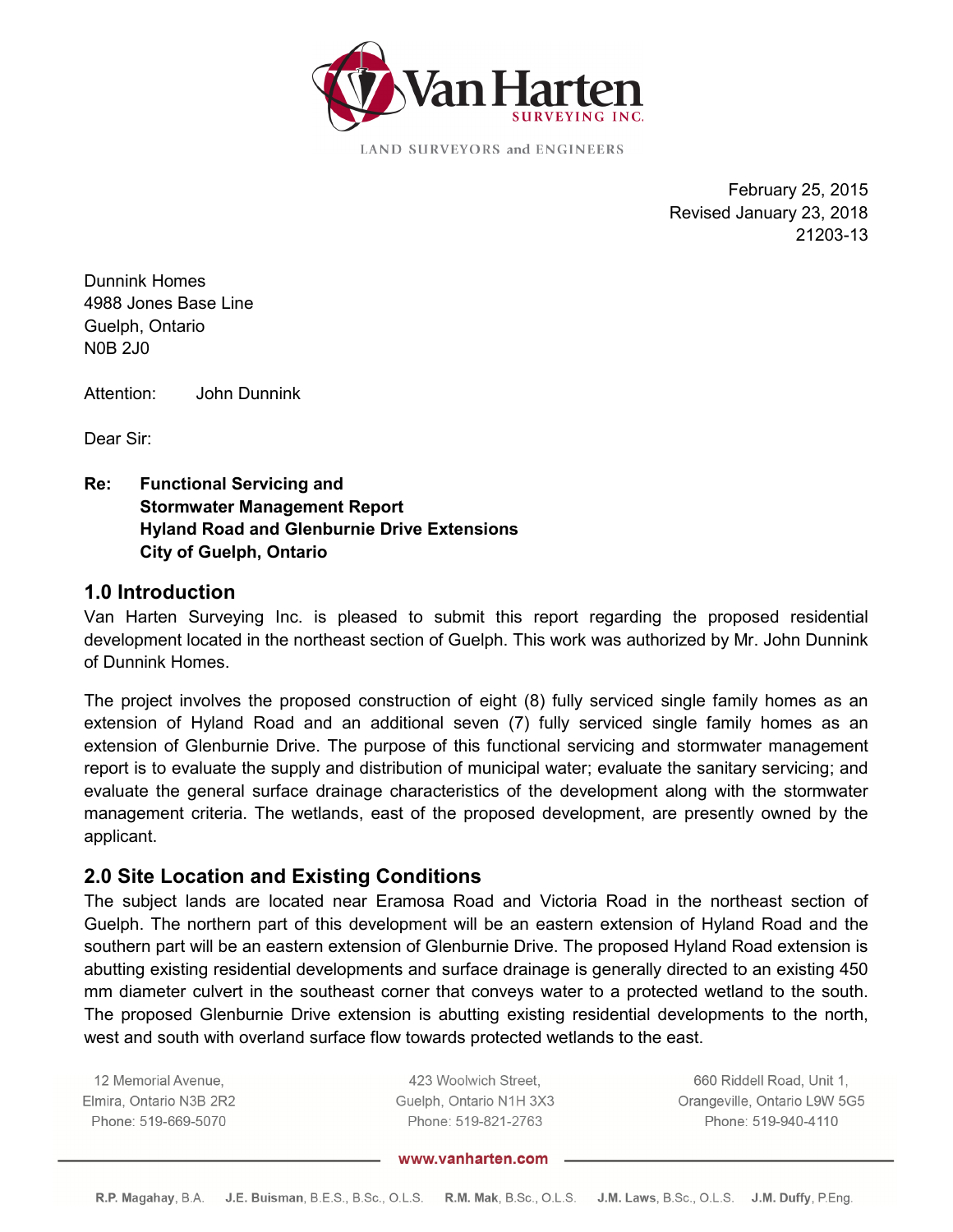

#### **3.0 Proposed Development**

The subject lands are located at the eastern limit of a fully serviced and established residential subdivisions in the northeast section of Guelph. The Hyland Road extension covers 0.96 ha and includes the development of nine (9) lots. The existing single family home located at 47 Hyland Road is to be removed and rebuilt as part of this development. The existing cul-de-sac at the east limit of Glenburnie Drive is to be extended further east to accommodate seven (7) new single family residences on 0.53 ha of land in accordance with the City of Guelph road (cul-de-sac) standards.

The proposed zoning for these residential developments are to be R-1B.

#### **4.0 Water Supply**

Both the Hyland Road development and Glenburnie Drive development will be serviced by an extension of the existing 150 mm diameter watermains. Fire hydrants will be added to satisfy spacing requirements of the municipality and Ontario Building Code. Domestic service connections (19mm diameter copper) will be provided for each individual home as per City of Guelph standards.

#### **5.0 Sanitary Servicing**

There are existing sanitary sewers on Hyland Road and Glenburnie Drive that will service the proposed residential building lots. The following subsections of this report provide a brief description of each proposal. groundwater was encountered in the test pits, dug to a maximum depth of 2.60 m.

## **5.1 Hyland Road**

The existing sanitary sewer on Hyland Road is too shallow and direct gravity connection is not feasible. It is proposed to service the proposed subdivision with individual grinder pumps and a sanitary forcemain on a private easement to a proposed manhole located on an easement in front of Hyland Road 44. The said proposed manhole is then by gravity flow via a 200 diameter mm PVC pipe to the existing terminus manhole on Hyland Road. Both the gravity sewer and the forcemain will be protected by insulation as required.

#### **5.2 Glenburnie Drive**

It is proposed to extend the existing 200mm diameter sanitary sewer from the terminus manhole to a new installed manhole in the proposed cul-de-sac extension. The proposed homes will be serviced with individual 100mm diameter gravity service connections.

## **6.0 Stormwater Management Plan**

## **6.1 Design Criteria**

The design criteria are to model the development for the minor and major system conveyance using Miduss Version 2.25 for pre and post development with the City of Guelph design storms for the 2-, 5 and 100-year return period storms.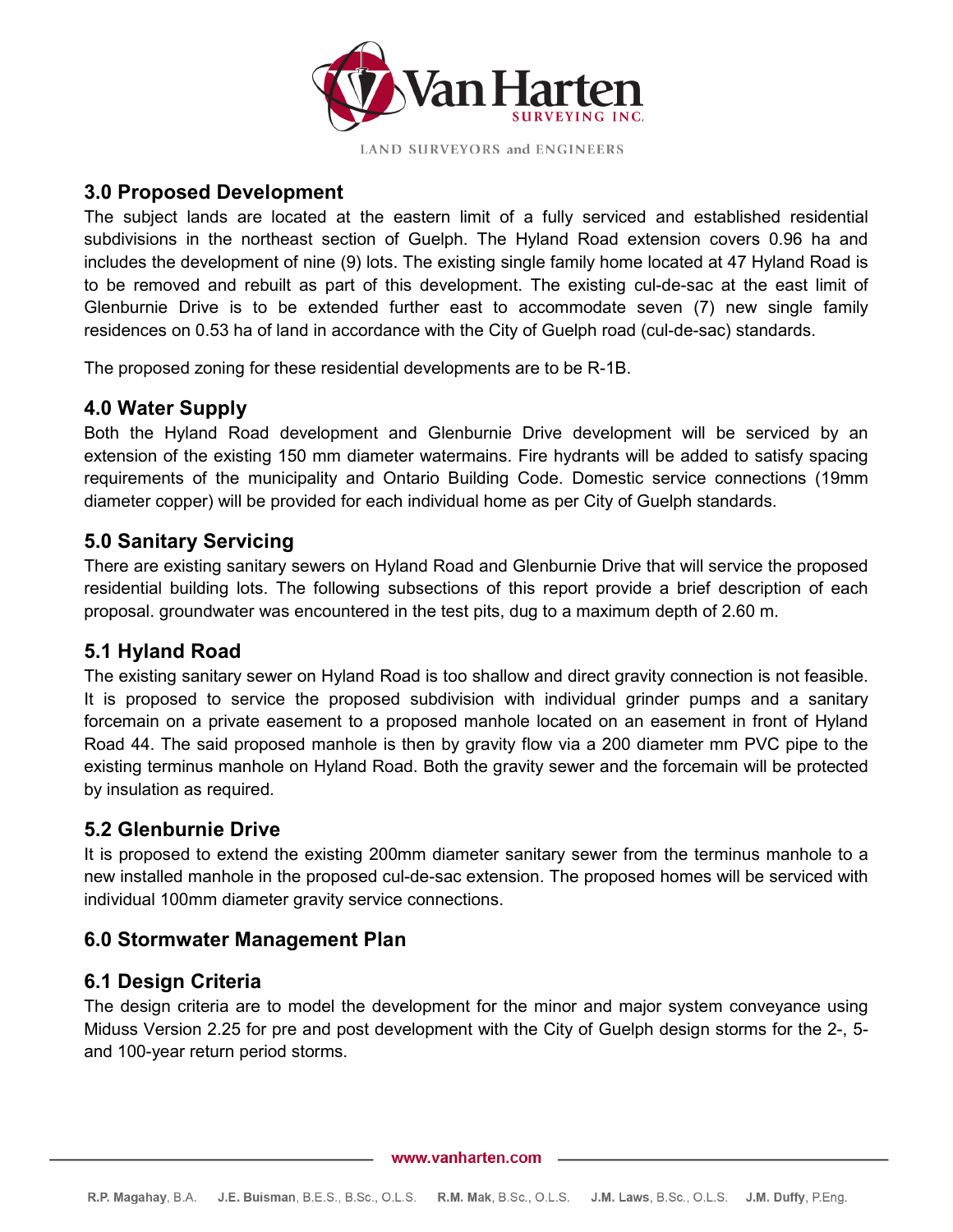

# **6.2 Hyland Road**

The pre-development drainage is generally towards the south with an outlet (450mm culvert) crossing Hyland Road into the existing wetland. The post-development drainage remains identical to the predevelopment as illustrated in figure 1, appended to this report. Roof drainage from Lots 4-8 will be discharged on the vegetative surface towards the wetlands.

The drainage of the eastbound lane of Hyland Road extension is dispersed in sheet flow over 150mm rip-rap on the ditch slopes into the wetlands. The drainage through the 450mm cross-culvert under Hyland Road extension will be dispersed by a flared configuration structure of 150mm rip-rap at the outlet of the culvert. Alternatively, a culvert end section may be installed at the outlet (OPSD 801.02).

The major system will be conveyed overland to the wetlands via Hyland Road.

# **6.3 Glenburnie Drive**

The pre-development drainage is to the wetlands, located east of the proposed development. The post development drainage is divided into two drainage areas. One area is directed to the extended 300mm diameter storm sewer on Glenburnie Road and the second area is directed to the wetlands, east of the proposed development.

It is proposed to extend the existing 300mm diameter storm sewer into the newly constructed cul-desac to receive the right-of-way run-off, the front yards of the newly established lots, and the individual foundation drains via sump pumps. The side and rear lots will surface drain towards the existing wetlands, west of this development as illustrated in figure 2 appended to this report. Roof drainage will be discharged on the vegetative surface towards the wetlands.

The major storm system will be conveyed overland to the wetlands to the east of the development and to Glenburnie Drive.

| <b>Storm Modelling Results</b>       |                    |             |                         |             |                |             |  |  |  |  |  |  |
|--------------------------------------|--------------------|-------------|-------------------------|-------------|----------------|-------------|--|--|--|--|--|--|
| Peak Flow Rate (m <sup>3</sup> /sec) |                    |             |                         |             |                |             |  |  |  |  |  |  |
| <b>Storm</b>                         | <b>Hyland Road</b> |             | <b>Glenburnie Drive</b> |             | To Storm Sewer |             |  |  |  |  |  |  |
| Event                                | <b>To Wetland</b>  |             | <b>To Wetland</b>       |             |                |             |  |  |  |  |  |  |
|                                      | Pre-Dev.           | Post-Dev.   | Pre-Dev.                | Post-Dev.   | Pre-Dev.       | Post-Dev.   |  |  |  |  |  |  |
|                                      | Flow               | <b>Flow</b> | <b>Flow</b>             | <b>Flow</b> | <b>Flow</b>    | <b>Flow</b> |  |  |  |  |  |  |
|                                      |                    |             |                         |             |                |             |  |  |  |  |  |  |
| 2 yrs                                | 0.009              | 0.051       | 0.008                   | 0.016       | 0.000          | 0.023       |  |  |  |  |  |  |
| 5 yrs                                | 0.063              | 0.080       | 0.053                   | 0.050       | 0.000          | 0.032       |  |  |  |  |  |  |
| $100$ yrs                            | 0.299              | 0.238       | 0.219                   | 0.074       | 0.000          | 0.196       |  |  |  |  |  |  |

A summary of the peak flow rates are illustrated below.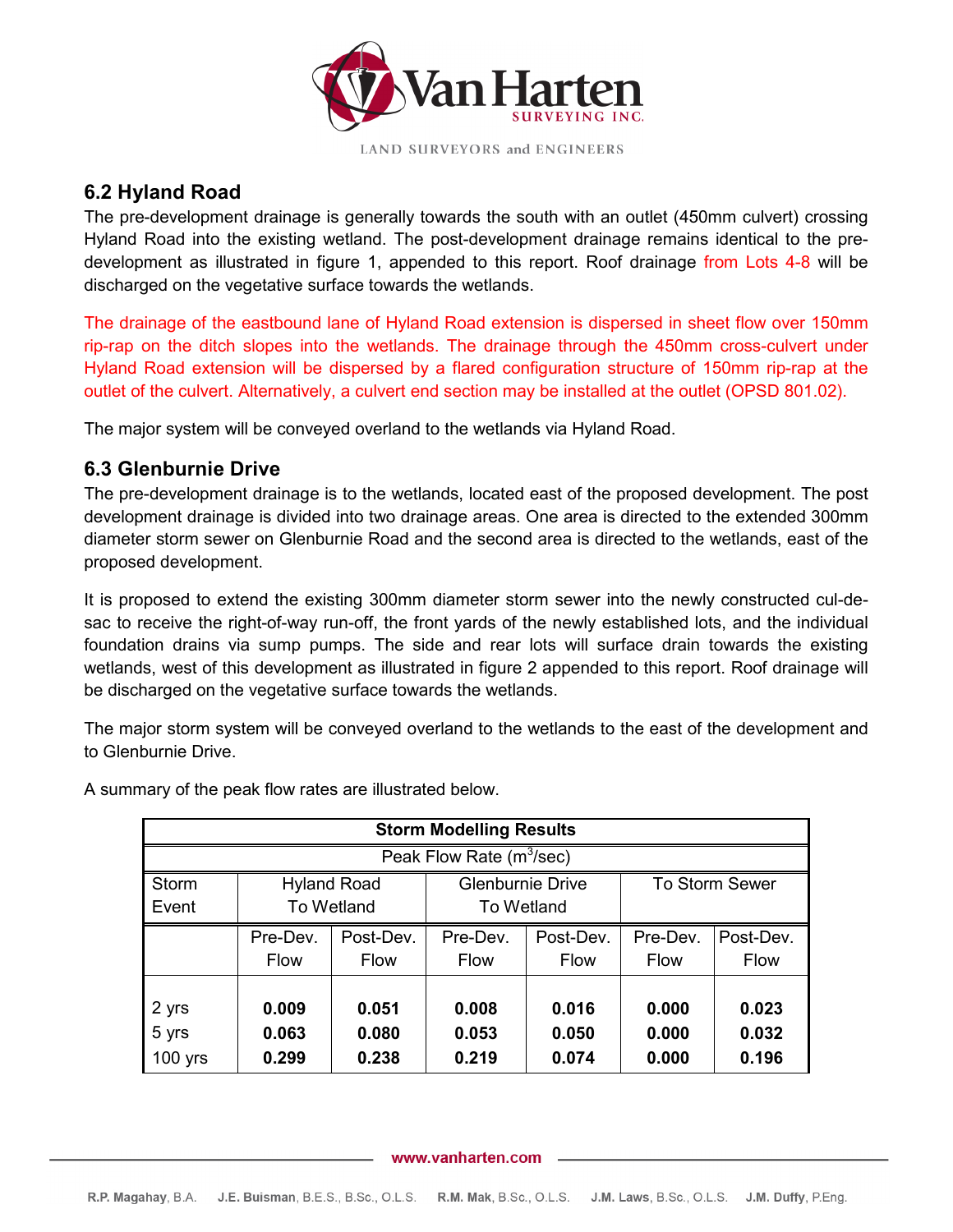

The infill development is adjacent to the existing wetlands and generally storage facilities are not provided due to insufficient area available.

Prior to construction, a heavy duty silt fence will be installed along the perimeter to protect the existing wetlands as well as straw bales at the inlet of the culvert to prevent silt entering the culvert/wetlands.

#### **6.4 Water Balance**

The water balance is reviewed based on pre and post development runoff volumes into the wetlands as illustrated below.

| <b>Water Balance</b>  |          |                    |          |                         |           |          |            |  |  |  |  |  |
|-----------------------|----------|--------------------|----------|-------------------------|-----------|----------|------------|--|--|--|--|--|
| Runoff Volume $(m^3)$ |          |                    |          |                         |           |          |            |  |  |  |  |  |
| <b>Storm</b>          |          | <b>Hyland Road</b> |          | <b>Glenburnie Drive</b> |           |          | <b>Net</b> |  |  |  |  |  |
| Event                 |          | <b>To Wetland</b>  |          | <b>To Wetland</b>       |           |          |            |  |  |  |  |  |
|                       | Pre-Dev. | Post-Dev.          | Incr/    | Pre-Dev.                | Post-Dev. | Incr/    | Incr/      |  |  |  |  |  |
|                       | Volume   | Volume             | Decr/    | Volume                  | Volume    | Decr/    | Decr/      |  |  |  |  |  |
|                       |          |                    |          |                         |           |          |            |  |  |  |  |  |
| 2 yrs                 | 28.78    | 86.82              | $+58.04$ | 19.76                   | 26.31     | $+6.55$  | $+64.59$   |  |  |  |  |  |
| 5 yrs                 | 124.46   | 191.34             | +66.88   | 78.47                   | 70.47     | $-8.00$  | +58.88     |  |  |  |  |  |
| $100$ yrs             | 487.69   | 566.90             | $+79.21$ | 300.61                  | 231.97    | $-68.64$ | $+10.57$   |  |  |  |  |  |

The Miduss model shows a net volume increase of 64.59, 58.88 and 10.57  $m^3$  increase in runoff volume directed towards the wetland for the 2-, 5-, and 100-year return period storm event, respectively. and the front yards of the remaining lots (4-8)

#### **6.5 Water Quality**

Lots 9 - 11 will drainage from the rear to the front and the remaining lots (12-16) will drain the front yards on the Hyland Road development into a double catchbasin (with a 3D sump) and/or gutter outlet and continues to the ditch inlet (with 3D sump) located at the inlet of the cross-culvert under the Hyland Road extension into the wetlands. The rear yards of Lot 12 – 16 will drain into a rear yard swale along the east property line to the said ditch inlet in the northern ditch of Hyland Road. The northern ditch of Hyland Road will be designed in accordance with the 2003 SWN Planning and Design Manual (Section 4.5.9). Rip-rap will be placed at the outlet of the culvert from the catchbasin and gutter outlet to trap the heavy TSS. In addition, a covered hood (90 degree downward elbow) may be installed in the catch basin and ditch inlet to trap floatable debris.

The front yards of the Glenburnie Development will drain in a normal manner into a double catchbasin (with 3D sump) on Glenburnie Drive. Similarly, a covered hood may be installed in the double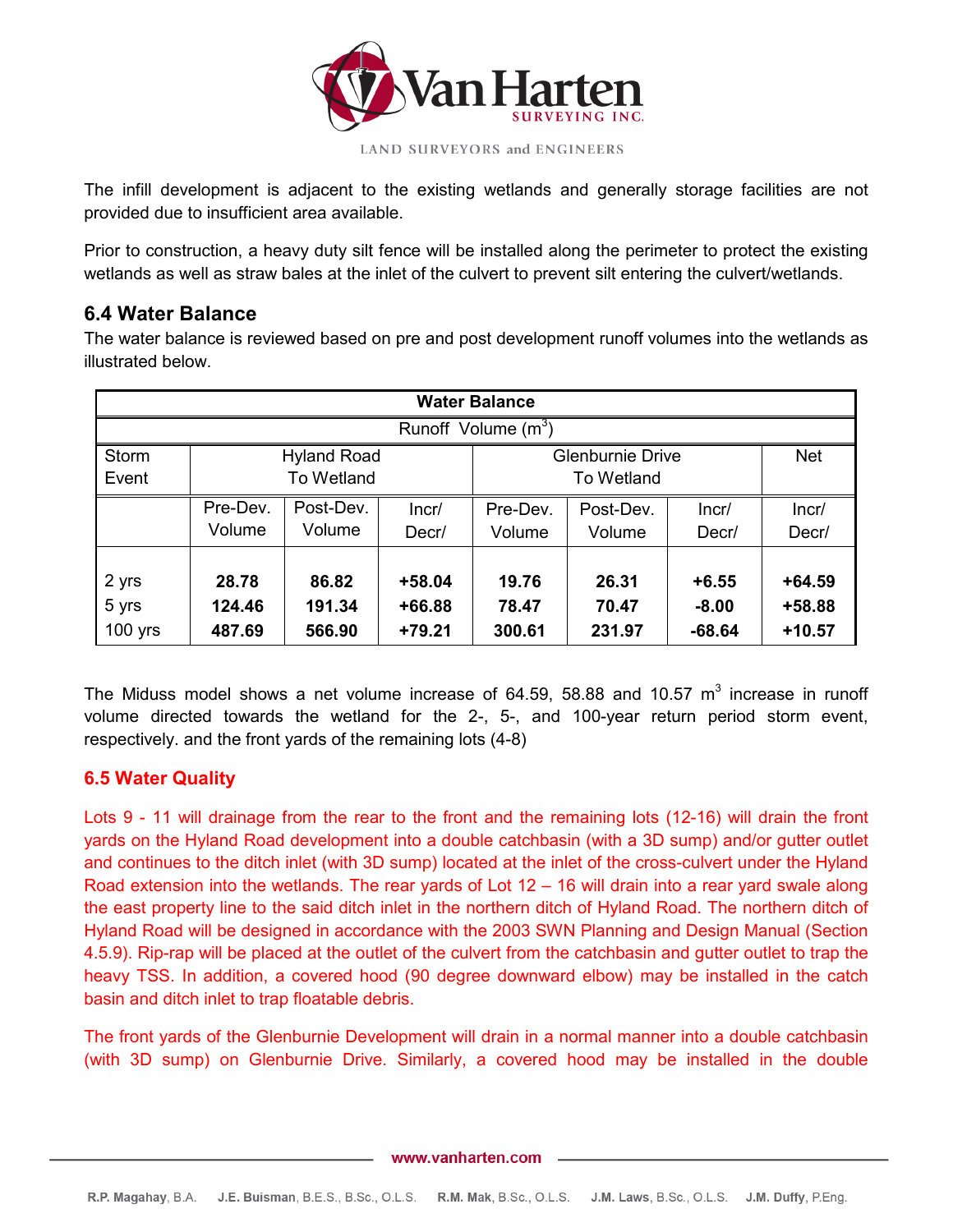

catchbasins on Glenburnie Drive. The rear yards will drain over the grassed surface in dispersed manner towards and over the retaining wall onto a rip-rap covered surface to the wetlands.

## **7.0 Conclusions**

Dunnink Homes is applying for the infill development located north of Hyland Road and east of Glenburnie Drive. This report has been prepared to support the application.

The above concludes that municipal services are available for the sites as follows:

- Road access may be provided from Hyland Road and Glenburnie Drive.
- Municipal water supply for domestic use and fire protection will be provided from the existing 150mm diameter watermains on Hyland Road and Glenburnie Drive.
- Sanitary sewers services will be provided to the existing sanitary sewers on Hyland Road and Glenburnie Drive.
- Storm drainage will be provided via back yard swale directed to the wetlands and storm sewer.
- Adequate Quality control will be provided through the use of sump pumps, directing rooftop areas to vegetative swales, ditch inlet, and catch basins.

I trust that this report and design has been completed within our terms of reference and is suitable for your present requirements. Please contact our office if you have any questions or require further consultation.

Van Harten Surveying Inc.

**Cope Otten**, P. Eng. **John Duffy**, P. Eng.

Consulting Engineer

Encl. Preliminary Grading and Servicing Plan – Hyland Road Extension Encl. Preliminary Grading and Servicing Plan – Glenburnie Drive Extension